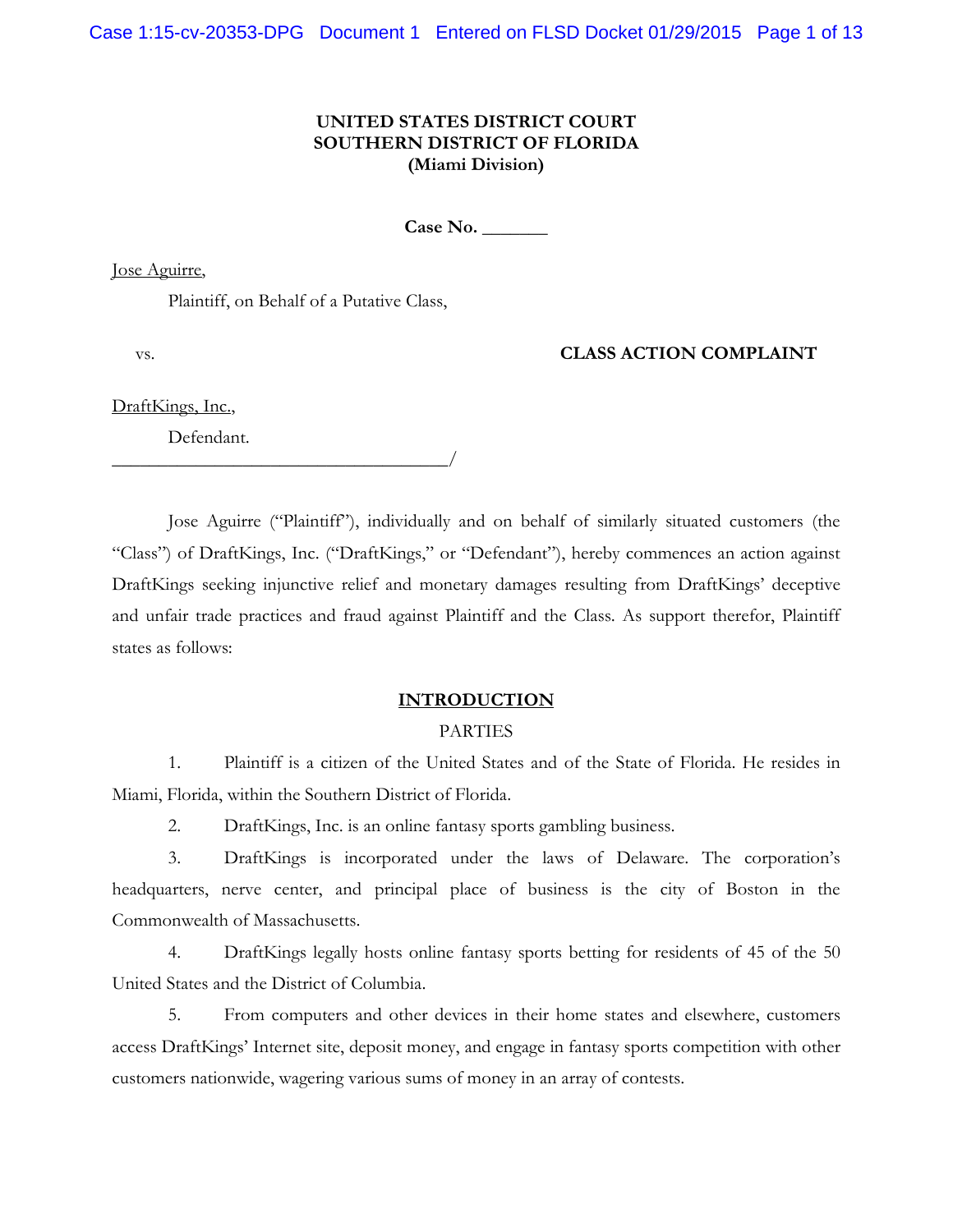# Case 1:15-cv-20353-DPG Document 1 Entered on FLSD Docket 01/29/2015 Page 2 of 13

**Law Office of Mason Kerns**

6. DraftKings advertises its services nationally, including within the Southern District of Florida, both on television and over the Internet.

#### **JURISDICTION**

#### Personal Jurisdiction

7. This Court has personal jurisdiction over DraftKings because the corporation has extensive, purposeful contacts in Florida, including contacts with all Class members.

8. DraftKings has advertised profusely in Florida and has accepted payment from citizens of the Southern District of Florida over the Internet.

9. The corporation has thus purposefully availed itself of the benefits and protections of Florida such that DraftKings should reasonably anticipate being haled into court herein.

10. Applying the substantive law of Florida to the claims of Plaintiff and the Class would violate neither the Due Process Clause of the Fourteenth Amendment to, nor the Full Faith and Credit Clause of, the Constitution of the United States.

## Subject Matter Jurisdiction

11. The putative Class consists of 100 or more persons. The amount in controversy, exclusive of costs and interest, exceeds \$5,000,000. Moreover, a member of the Class is a citizen of a State different than the defendant. This Court thus has original jurisdiction pursuant to the Class Action Fairness Act, codified at 28 U.S.C. § 1332(d).

12. Additionally, the matter in controversy exceeds \$75,000, exclusive of costs and interest, and no Class member is a citizen of the same state as DraftKings. This Court thus also has diversity jurisdiction. 28 U.S.C. § 1332(a)(1).

#### VENUE

13. As DraftKings is subject to the personal jurisdiction of this Court, the Defendant, a corporation, is considered a resident of the Southern District of Florida for venue purposes. 28 U.S.C. § 1391(c)(2). Because venue may always lie in the district in which a defendant resides, 28 U.S.C. § 1391(b)(1), venue is proper in the Southern District of Florida.

14. Moreover, the Class, from their computers and devices in Florida, deposited money with DraftKings via the Internet. DraftKings' misleading advertisements also reached the Southern District of Florida via television and the web. Through its deceptive practices, DraftKings harmed

2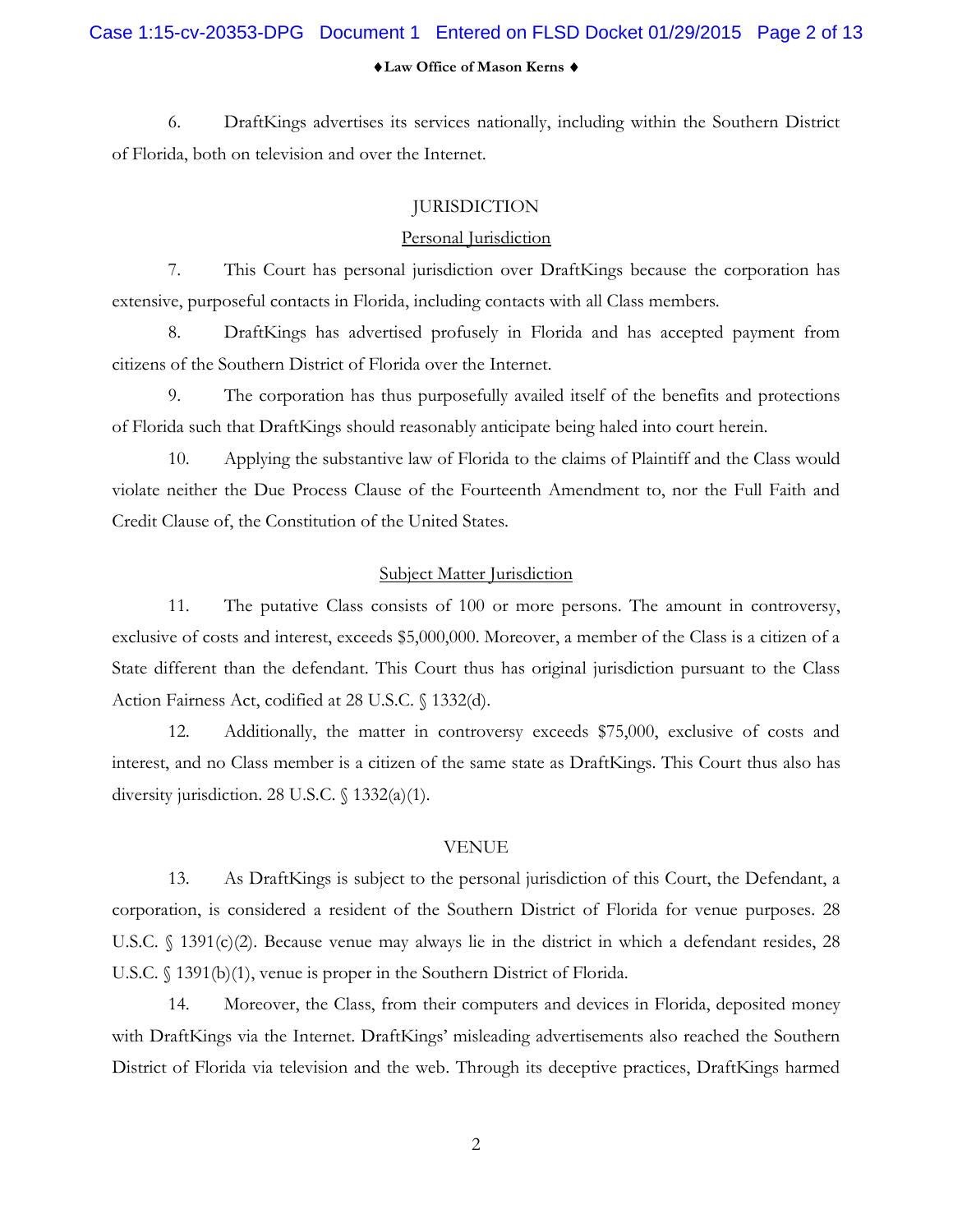# Case 1:15-cv-20353-DPG Document 1 Entered on FLSD Docket 01/29/2015 Page 3 of 13

**Law Office of Mason Kerns**

Plaintiff and the Class in Florida. Accordingly, a substantial part of the events or omissions giving rise to the claim occurred in this District. Venue is thus proper pursuant to Section 1391(b)(2).

#### **FACTS UNDERLYING CLAIM FOR RELIEF**

15. Daily fantasy sports wagering has, in a mere three years, grown from non-existence into an industry poised to bring in \$31 billion in player entry fees by the year 2020. Riding the wave of popularity, DraftKings has emerged as the No. 2 player in the field, solidifying this market share by buying the No. 3 and No. 4 daily fantasy sites in blockbuster 2014 deals.

16. DraftKings is an online casino—a legal one. Congress has deemed fantasy sports a game of skill, not of chance, thereby legitimizing online fantasy sports wagering. DraftKings and other sites—including industry leader FanDuel, Inc.—generate their revenue by hosting competitions among individual users nationwide and, for their services, taking a "rake" of the earnings.

17. Though the rake varies by game type and amount, it normally hovers around 10 percent. In a typical competition wherein 10 players bet \$10 each in a winner-takes-all format, the champion will walk away with \$90 of the \$100, with DraftKings taking its 10 percent rake of \$10.

18. Utilizing this model, DraftKings awarded an aggregate \$200 million in prizes to its nearly 1 million registered users in 2014. During each month in 2014, an estimated 200,000 participants actively bet on fantasy sports on DraftKings.com.

19. DraftKings has become so popular that major sports leagues, teams, and events have inked promotional partnerships with the site. In early 2014, the rival FanDuel, Inc. made headlines by signing an agreement with the National Basketball Association ("NBA"), then partnered with five NBA teams as well as the Washington Redskins franchise of the National Football League ("NFL"). DraftKings countered by signing deals with, *inter alia,* Major League Baseball ("MLB") and three MLB teams, the National Hockey League ("NHL") and seven NHL teams, the New England Patriots, the Pittsburgh Steelers, the Breeders Cup, and the World Series of Poker.

20. The competitions vary by sport and format, but perhaps the most popular betting forum is daily or weekly fantasy football. In a typical competition, customers bet their "buy-in" anywhere from \$1 to thousands of dollars—against other participants with hopes that they will field the best fantasy football "team." Customers, bound by a fictitious salary cap but betting real money, select a roster of players they believe will perform well in terms of individual statistics.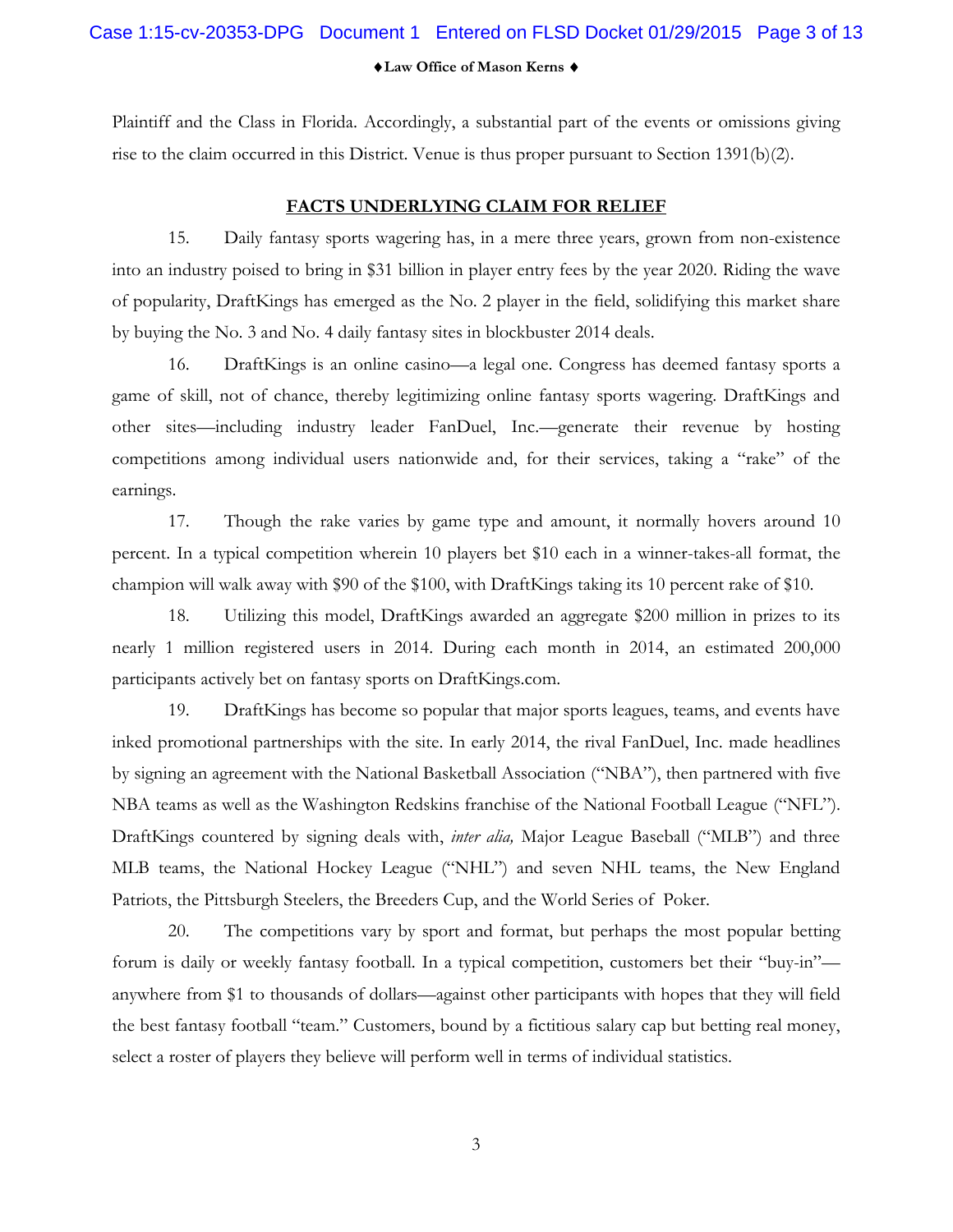# **Law Office of Mason Kerns** Case 1:15-cv-20353-DPG Document 1 Entered on FLSD Docket 01/29/2015 Page 4 of 13

21. To lure customers, DraftKings saturates television, particularly commercials airing during sporting events, with seductive advertising. Through November of 2014, DraftKings had run 1,782 separate television ads in the year 2014 alone. "DraftKings combines one-day fantasy sports with winning life-changing amounts of cash," one commercial boasts. Another tells the story of DraftKings customer Derek Bradley, a former accountant. "DraftKings one-day fantasy baseball took him from a guy with holes in his underpants," the announcer states, "to a guy with bikini models in them!" The commercial promises that if one signs up for DraftKings, the site will "double [his or her] deposit."

22. Internet advertisements, on the DraftKings website and elsewhere, likewise funnel significant business to its online betting interface.

23. As part of this advertising scheme, DraftKings entices fantasy sports players with promotions intended to make individuals believe that up to \$600 of their initial deposits will be immediately matched by the site. DraftKings thereby signals to potential customers that if, for example, they deposit \$200, they will immediately have \$400 with which to wager.

24. Indicative of this ploy is a DraftKings Internet video advertisement featuring a representative touting the superiority of DraftKings over FanDuel.com and other betting sites. The spokesman offers the "best DraftKings deal anywhere online":

> You're going to double your first deposit, up to \$600! That means that if you put in \$100, you get \$200 to play with. Put in \$300, and get \$600. Put in \$600, and get \$1,200. No other site can offer you this.

25. When potential customers go to DraftKings.com, they encounter a banner headline proclaiming, "Receive a 100% First-Time Deposit Bonus." Directly below, the user is directed to a heading entitled "CLAIM FREE OFFER >>."

26. Upon clicking on the "CLAIM FREE OFFER" heading, customers are routed to a page designed to register new users. After choosing a username and password and providing demographic information, the customer is directed to click on a heading entitled "Register."

27. Upon clicking on the "Register" heading, the site directs customers to the "Deposit" page. Customers are immediately put on notice that they must deposit their cash quickly, lest they lose the 100-percent match. A large, prominently displayed count-down clock starts at 10:00 and ticks down by the second. Above the clock, a headline beckons customers: "[D]eposit now and we'll DOUBLE YOUR CASH, up to \$600\*! Get started now!" Directly below the clock are four large text boxes, allowing customers to choose from the following deposit amounts and receive the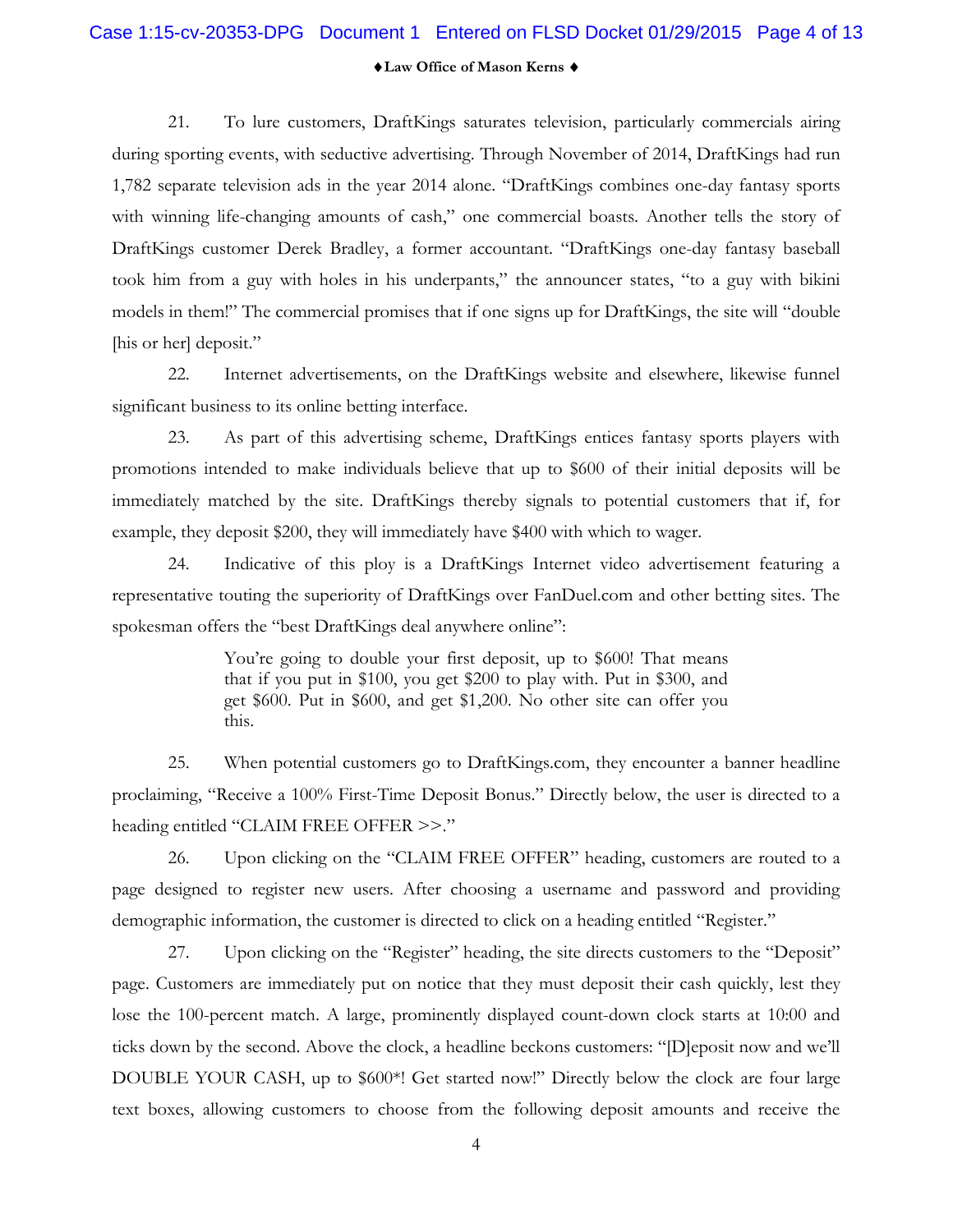# **Law Office of Mason Kerns** Case 1:15-cv-20353-DPG Document 1 Entered on FLSD Docket 01/29/2015 Page 5 of 13

corresponding bonuses: "[1] \$25: \$25 Free Bonus; [2] \$100: \$100 Free Bonus; [3] \$250: \$250 Free Bonus; [4] \$600: \$600 Free Bonus." After making a selection and entering payment information, the customer is directed to a deposit confirmation page.

28. Upon receiving deposit confirmation, customers learn that the ubiquitously advertised, 100-percent deposit match is nothing more than a façade. Despite promises in video promotions, on the main DraftKings webpage, and within the large text boxes where customers choose their deposit amount, a customers' \$100 does **not** become \$200 upon deposit.

29. Indeed, customers receive **no money** upon depositing. They discover, instead, that they must incur an additional and substantial monetary obligation in order to "double" their deposit.

30. Specifically, customers must enter fantasy contests and receive bonuses in incredibly small increments. Rather than the guaranteed, instant, 100 percent deposit match, customers receive as a bonus a mere **4 percent** of every dollar they put into play.

31. In this case, Plaintiff deposited \$25. He did not, as promised, receive an additional \$25 so that he would have \$50 total with which to wager. *See* ¶ 24, *supra* (quoting DraftKings video promising customers that its deposit match "means if…you put in \$100, you get \$200 to play with," and so forth with various amounts up to \$600).

32. Instead, **when Plaintiff wagered \$25 on multiple fantasy contests, he received \$1**, or 4 percent of the \$25 deposit.

33. Plaintiff would have to not only deposit the original \$25, but also deposit an additional \$600, then wager all \$625, in order to receive the \$25 "double deposit" bonus. Plaintiff thus would have to deposit 25 times, or 2500%, the advertised amount in order to receive the promised, "Free," \$25 deposit match.

34. A Class member who has deposited \$600 would actually have to deposit \$14,400 more, then gamble with all \$15,000, in order to get the "guaranteed" \$600 bonus and thus have the promised \$1,200 with which to wager.

#### **CLAIMS**

## COUNT 1: CLASS ALLEGATIONS FOR DAMAGES RELATED TO *PER SE* VIOLATION OF FDUTPA BY FALSE ADVERTISEMENT OF "FREE" GOODS AND SERVICES

35. Plaintiff hereby incorporates by reference the preceding allegations as if fully set forth herein.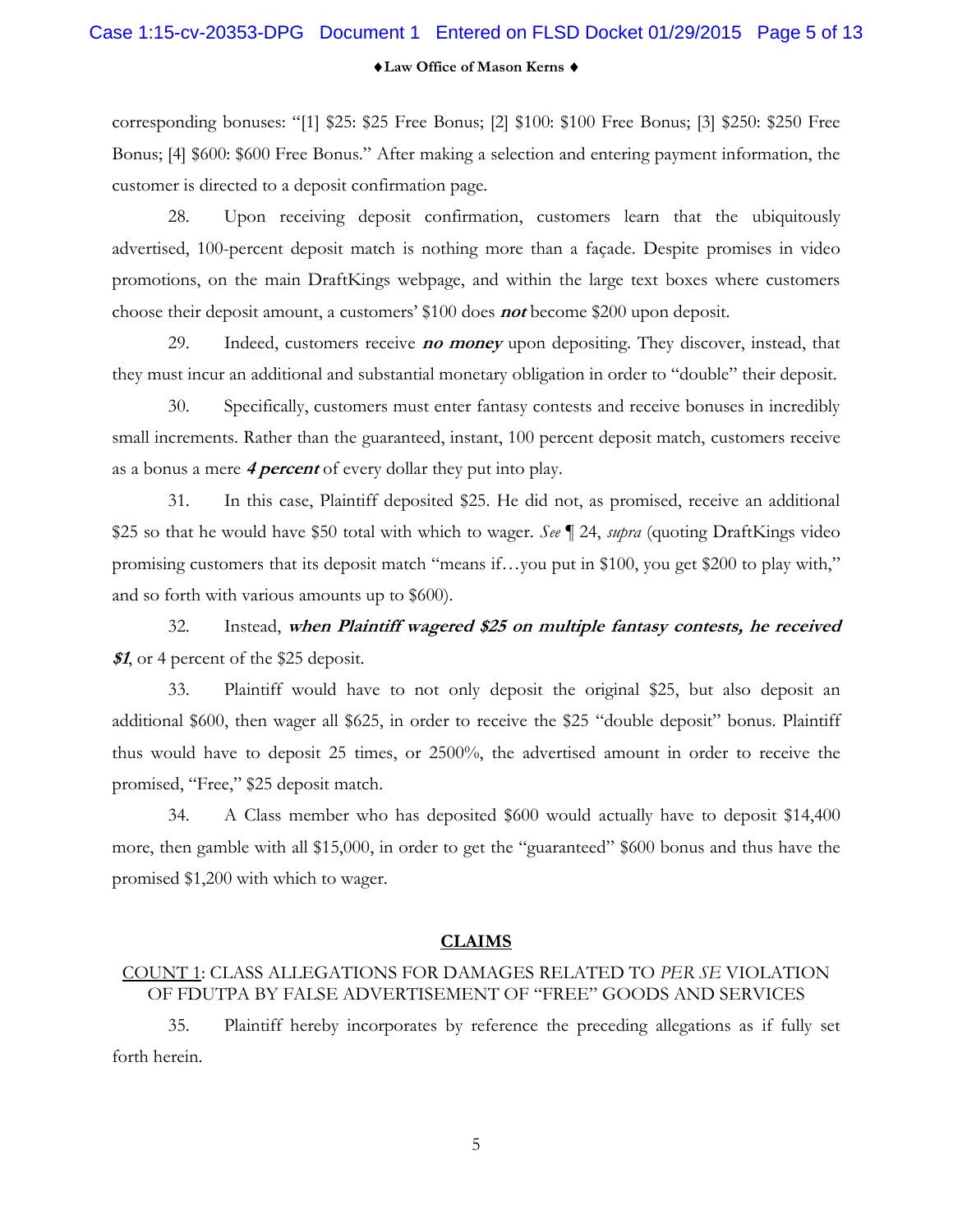# **Law Office of Mason Kerns** Case 1:15-cv-20353-DPG Document 1 Entered on FLSD Docket 01/29/2015 Page 6 of 13

36. The Florida Free Gift Advertising Law "recognizes that the deceptive misuse of the term 'free' and words of similar meaning and intent in advertising by the unscrupulous has resulted in deception of consumers, leading them unknowingly to assume contractual obligations which were initially concealed by the deception." Fla. Stat.  $\frac{817.415(1)}{a}$ .

37. In Florida, it "is the intent of the Legislature to prevent such deception by requiring disclosure of all contingent conditions, obligations, or considerations in any form in connection with the advertising of goods or services using the term 'free' or words of similar meaning and intent." Fla. Stat.  $\sqrt{817.415(1)}$ (b).

38. The legislature has enumerated specific requirements for advertisements containing the word "free": "Advertising in which items are offered as free with conditions or obligations necessary to acceptance shall include a clear and conspicuous statement of any such conditions or obligations…" Fla. Stat. § 817.415(5).

39. The definitions portion of the advertising law provides that

"[f]ree" includes the use of terms such as "awarded," "prize," "absolutely without charge," "free of charge," and words or groups of words of similar intent which reasonably lead a person to believe that he or she may receive, or has been selected to receive, something of value, entirely or in part without a requirement of compensation in any form from the recipient."

Fla. Stat.  $\sqrt{817.415(3)}$ (b).

40. Any violation of the advertising law "is declared to be a deceptive trade practice and unlawful." Fla. Stat. § 817.415(6).

41. Here, DraftKings promised Plaintiff and the Class that they would "**double** [their] first deposit up to \$600," clarifying, "[t]hat means that **if you put in \$100, you get \$200 to play**  with." On its website, DraftKings states that new depositors will "Receive a 100% First-Time Deposit Bonus" if they "CLAIM [their] **FREE** OFFER" (bolding, but not capitalization, added). DraftKings assured Plaintiff and the Class that the site would "DOUBLE [THEIR] CASH" upon deposit. It further promised Plaintiff and the Class that if they deposited \$25, they would get a "\$25 **Free** Bonus"; if they deposited \$100, they would get a "\$100 **Free** Bonus"; if they deposited \$250, they would get a "\$250 **Free** Bonus"; and if they deposited \$600, they would get a "\$600 **Free** Bonus." (emphasis added).

42. For Plaintiff to receive his "Free \$25 Bonus," however, he would be forced to bet the \$25 already deposited **and** deposit \$600 more **and** gamble with that \$600. Only then would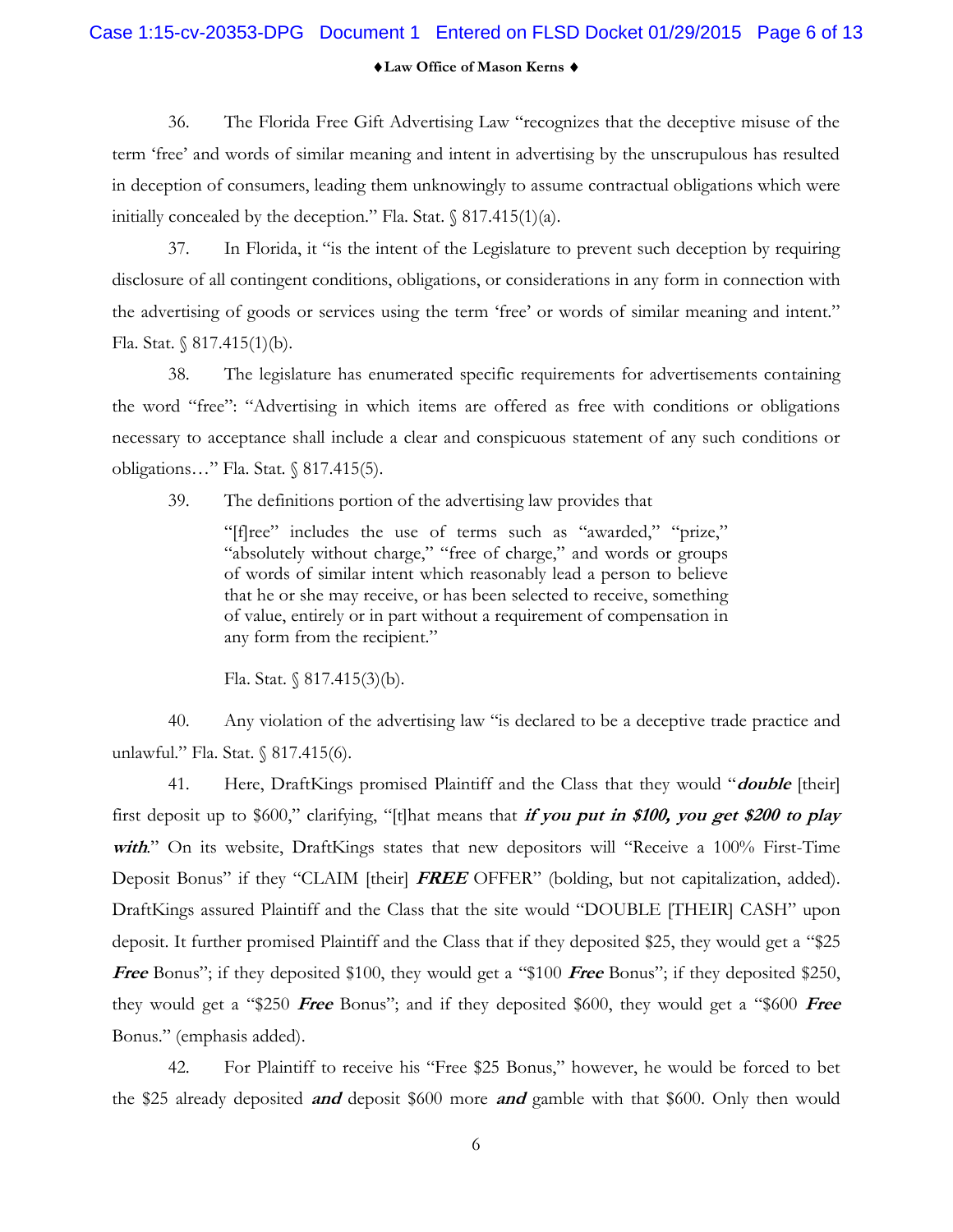# Case 1:15-cv-20353-DPG Document 1 Entered on FLSD Docket 01/29/2015 Page 7 of 13

**Law Office of Mason Kerns**

DraftKings fulfill its promise: A dollar-for-dollar match of the original, \$25 deposit. A Class member who deposited \$600 in expectation of a \$600 bonus match would have to bet the \$600 already deposited **and** deposit \$14,400 **and** gamble with that \$14,400. Only then would DraftKings make good on its promise to match, dollar for dollar, the original, \$600 deposit.

43. In other words, Plaintiff and the Class, having been promised a free good, were forced to undergo additional "conditions or obligations necessary to acceptance," Fla. Stat.  $\sqrt{ }$ 817.415(5)—that is, forced to deposit and gamble with an exorbitant amount of money—in order to receive the "free" deposit match. Because DraftKings did not provide a "clear and conspicuous statement of any such conditions or obligations," Fla. Stat. § 817.415(5), necessary to receive the deposit match, DraftKings' failure to award the promised bonus violated the advertising law as concerns Plaintiff and all other members of the Class.

44. In promulgating the Florida Deceptive and Unfair Trade Practices Act ("FDUTPA"), Fla. Stat. § 501.201 et seq., the legislature sought to "protect the consuming public and legitimate business enterprises from those who engage in unfair methods of competition, or unconscionable, deceptive, or unfair acts or practices in the conduct of any trade or commerce." Fla. Stat. § 501.202(2).

45. An entity violates this statute by, *inter alia*, violating "any **law**, statute, rule, regulation, or ordinance which **proscribes** unfair methods of competition, or **unfair, deceptive, or unconscionable acts or practices**." Fla. Stat. § 501.203(3)(c) (emphasis added).

46. DraftKings' violation of the Florida Free Gift Advertising Law, Fla. Stat. § 817.415—a **law** that **proscribes unfair, deceptive, or unconscionable acts or practices**—thus constituted a *per se* violation of FDUTPA.

47. DraftKings' deceptive and unfair trade practices proximately caused Plaintiff and the Class monetary damages consisting of the full amounts of their initial deposits, ranging from \$1 to \$600, as well as incidental damages.

48. WHEREFORE, Plaintiff, on behalf of himself and all others similarly situated, prays for relief in the following form:

- 1) Certification of the Class, appointment of Plaintiff as representative of the Class, and appointment of Plaintiff's counsel as Class Counsel;
- 2) Money damages;
- 3) Pre- and post-judgment costs and interests, as authorized by law;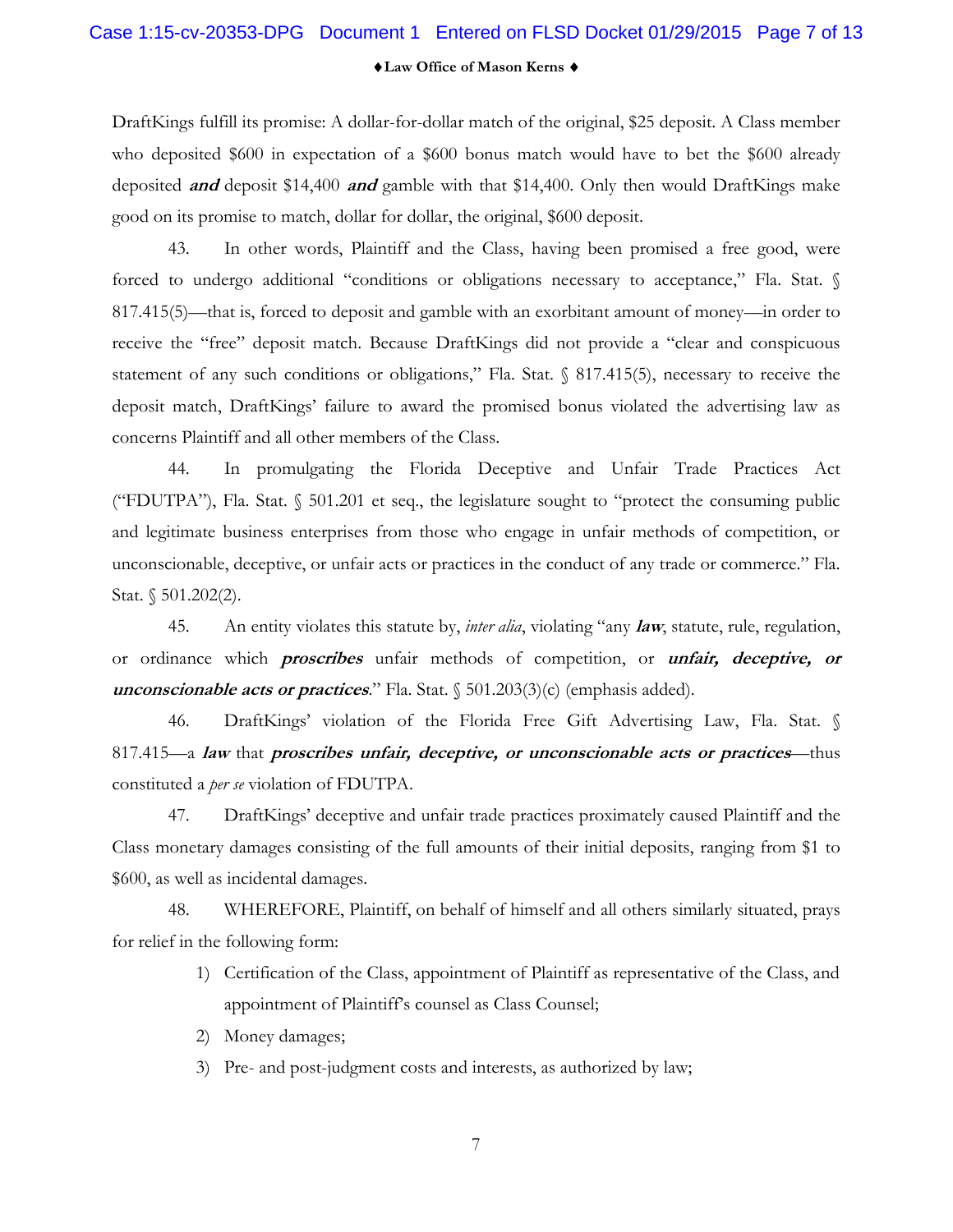**Law Office of Mason Kerns**

- 4) An injunction prohibiting further deceptive advertising as described herein, as authorized by Section 501.211(1), Florida Statutes;
- 5) An injunction requiring DraftKings to provide the promised, dollar-for-dollar match without any additional deposits or gambling by Class members;
- 6) Reasonable attorney's fees and costs; and
- 7) Such other and further relief as this Court may deem just and proper.

## COUNT 2: CLASS ALLEGATIONS FOR DAMAGES RELATED TO VIOLATION OF FDUTPA BASED ON CONDUCT **OTHER THAN** FALSE ADVERTISEMENT OF "FREE" GOODS AND SERVICES

49. The Plaintiff hereby incorporates by reference the preceding allegations as if fully set forth herein.

50. FDUTPA is designed to "protect the consuming public...from those who engage in…unconscionable, deceptive, or unfair acts or practices in the conduct of any trade or commerce." Fla. Stat. § 501.202.

51. Within the meaning of FDUTPA, Plaintiff and each Class member are "consumer[s]"; DraftKings' fantasy sports competitions are "services," and the purported dollar-fordollar match is a "good"; and DraftKings, by operating its fantasy sports betting site, is engaged in "commerce." *See* Fla. Stat. § 501.203.

52. FDUTPA protects consumers by, *inter alia*, creating a private right of action against defendants, like DraftKings, who violate the act by engaging in unscrupulous business practices.

53. DraftKings' promise to Plaintiff and the Class of a 100 percent deposit-match bonus—and subsequent failure to provide that bonus, and/or its conditioning of receipt of the bonus upon an inadequately disclosed set of conditions that includes gambling with exorbitant, additional amounts of money—constitutes an unfair or deceptive practice within the meaning of FDUTPA.

54. DraftKings' deceptive and unfair practices proximately caused Plaintiff and the Class monetary damages consisting of the full amounts of their initial deposits, ranging from \$1 to \$600, as well as incidental damages.

55. WHEREFORE, Plaintiff, on behalf of himself and all others similarly situated, prays for relief in the following form:

> 1) Certification of the Class, appointment of Plaintiff as representative of the Class, and appointment of Plaintiff's counsel as Class Counsel;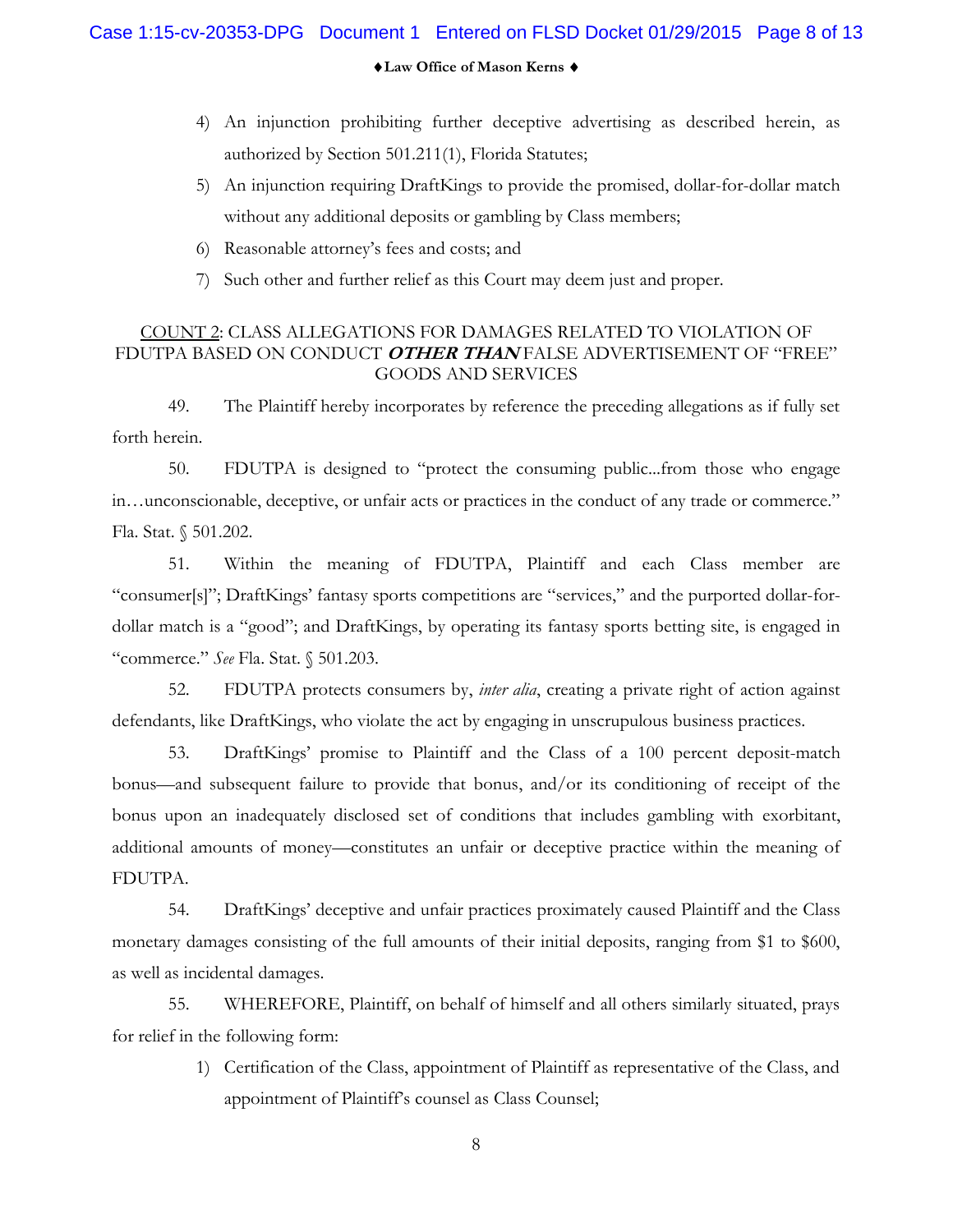**Law Office of Mason Kerns**

- 2) Money damages;
- 3) Pre- and post-judgment costs and interests, as authorized by law;
- 4) An injunction prohibiting further deceptive advertising as described herein, as authorized by Section 501.211(1), Florida Statutes;
- 5) An injunction requiring DraftKings to provide the promised, dollar-for-dollar match without any additional deposits or gambling by Class members;
- 6) Reasonable attorney's fees and costs; and
- 7) Such other and further relief as this Court may deem just and proper.

#### COUNT 3: FRAUD IN THE INDUCEMENT

56. The Plaintiff hereby incorporates by reference the preceding allegations as if fully set forth herein.

57. DraftKings made numerous and repeated false statements of material fact on its website, in video advertisements, and in television advertisements.

58. The most egregious of these false and misleading statements is reflected in DraftKings' promise to Plaintiff and the Class to "double [their] first deposit up to \$600," clarifying, "[t]hat means that if you put in \$100, you get \$200 to play with." On its website, DraftKings states that new depositors will "Receive a 100% First-Time Deposit Bonus" if they "CLAIM [their] FREE OFFER" (bolding, but not capitalization, added). DraftKings assured Plaintiff and the Class that it would "DOUBLE [THEIR] CASH" upon deposit. It further promised Plaintiff and the Class that if they deposited \$25, they would get a "\$25 Free Bonus"; if they deposited \$100, they would get a "\$100 Free Bonus"; if they deposited \$250, they would get a "\$250 Free Bonus"; and if they deposited \$600, they would get a "\$600 Free Bonus."

59. DraftKings had actual knowledge that these statements were false and misleading.

60. Alternatively, DraftKings should have known that these statements were false and misleading and likely to induce consumers to deposit money where they may not otherwise do so.

61. By disseminating these deceptive advertisements, DraftKings intended the representations contained therein to induce consumers throughout the Florida to deposit money. DraftKings had actual knowledge, or should have known, that its advertisements would lead consumers to expect a dollar-for-dollar deposit match.

9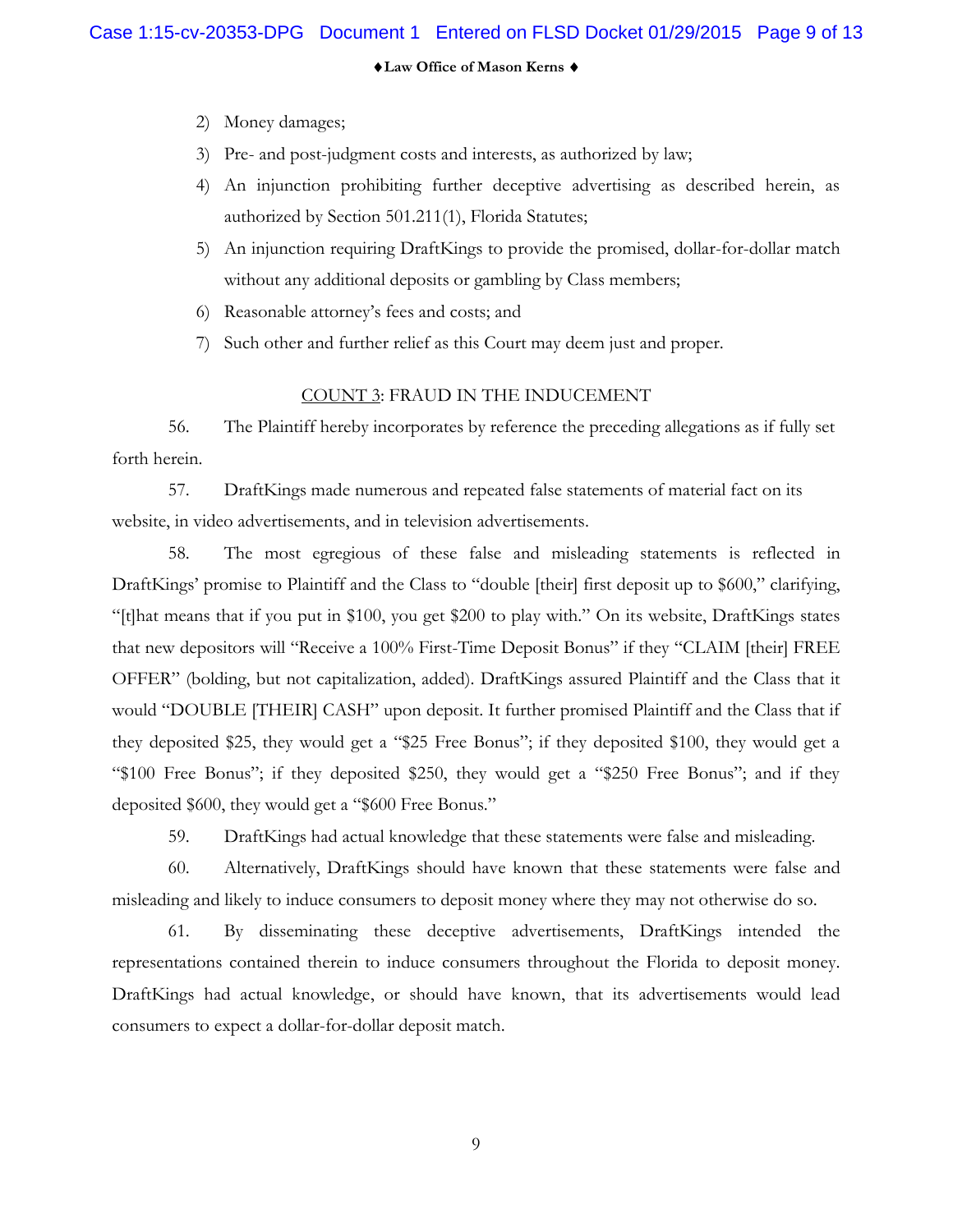# **Law Office of Mason Kerns** Case 1:15-cv-20353-DPG Document 1 Entered on FLSD Docket 01/29/2015 Page 10 of 13

62. DraftKings' deceptive advertisements, and the Plaintiff's and the Class' subsequent reliance on said advertisements, proximately caused monetary and incidental damages to Plaintiff and the Class.

63. WHEREFORE, Plaintiff, on behalf of himself and all others similarly situated, prays for relief in the following form:

- 1) Certification of the Class, appointment of Plaintiff as representative of the Class, and appointment of Plaintiff's counsel as Class Counsel;
- 2) Money damages;
- 3) Punitive damages
- 4) Pre- and post-judgment costs and interests, as authorized by law;
- 5) An injunction prohibiting further deceptive advertising as described herein, as authorized by Section 501.211(1), Florida Statutes;
- 6) An injunction requiring DraftKings to provide the promised, dollar-for-dollar match without any additional deposits or gambling by Class members;
- 7) Reasonable attorney's fees and costs; and
- 8) Such other and further relief as this Court may deem just and proper.

## **CLASS ALLEGATIONS**

64. Plaintiff hereby incorporates by reference each of the preceding allegations as though fully set forth herein.

65. The putative Class Plaintiff seeks to represent comprises:

All Florida citizens who deposited money into a DraftKings account based upon DraftKings' advertisement of the deposit-match bonus described herein.

66. Plaintiff reserves the right to amend the Class parameters to account for facts learned through discovery, and to have the class divided into appropriate subclasses pursuant to Rule 23(c)(5), Federal Rules of Civil Procedure.

67. Certifying and maintaining this cause as a class action is both appropriate and necessary given the nature of the claims and in light of the following factors, tracking Rule 23, Federal Rules of Civil Procedure:

68. **"[T]he class is so numerous that joinder of all members is impracticable."**  Fed. R. Civ. P. 23(a)(1). DraftKings' deceptive trade practices likely affected each of its nearly 1 million depositors nationwide during the pendency of its online advertising and promotion scheme.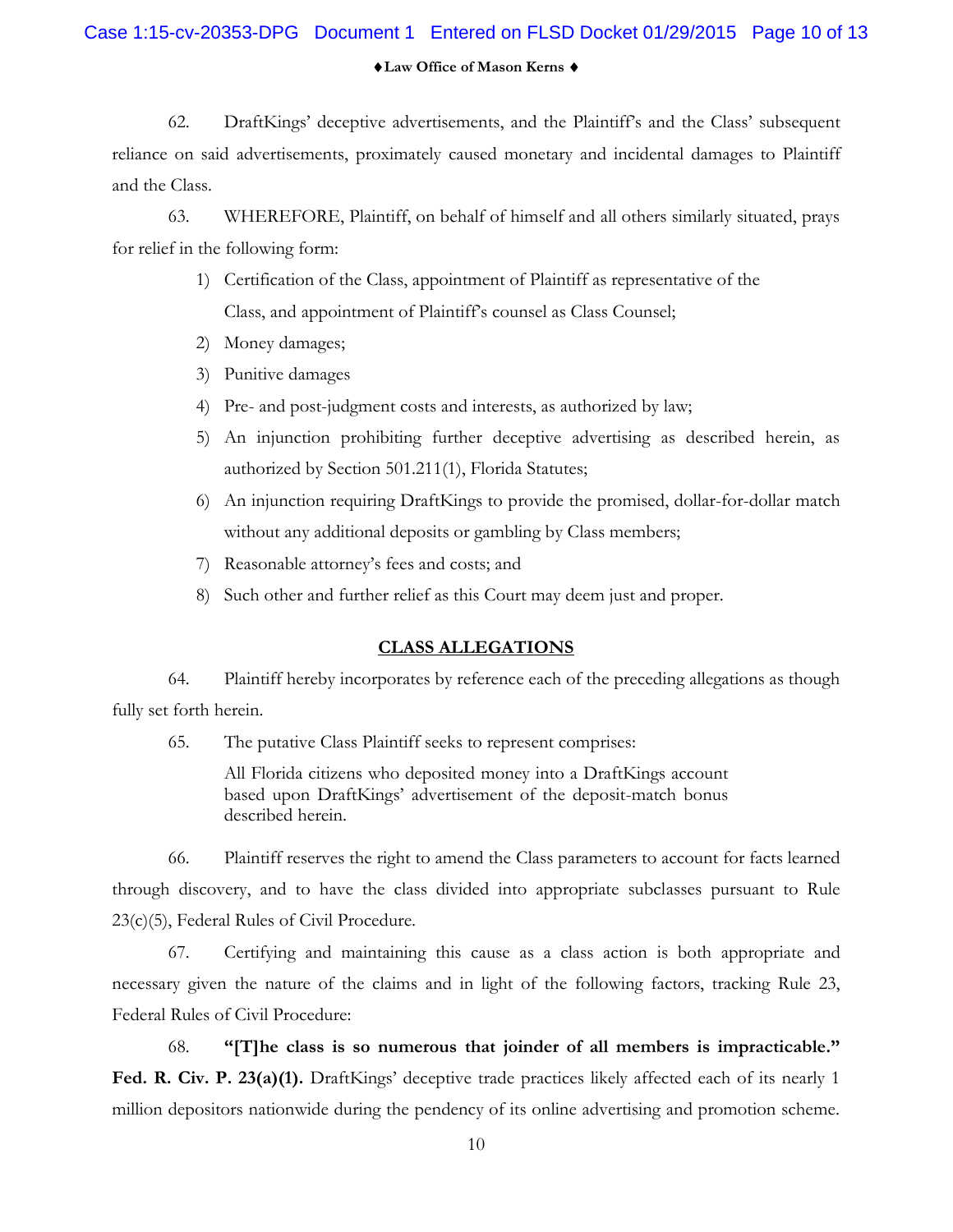#### Case 1:15-cv-20353-DPG Document 1 Entered on FLSD Docket 01/29/2015 Page 11 of 13

**Law Office of Mason Kerns**

Given DraftKings' pervasive Florida advertising, it is likely a larger proportion of the nationwide depositors are Florida citizens than the population numbers alone would forecast. Florida citizens account for 6.3% of the United States population. If the proportion of Florida DraftKings depositors was merely proportional to Florida's population relative to that of the United States, the Class would consist of more than 63,000 members. Plaintiff estimates that the Class has between 20,000 and 100,000 members—a figure far in excess as of the Class Action Fairness Act minimum of 100 persons and far too large to render joinder of separate actions a reasonable possibility.

69. **"[T]here are questions of law common to the class." Fed. R. Civ. P. 23(a)(2).**  All conceivable, pertinent questions of law—including interpretation of the operative legislation, Sections 817.415 and 501.201 et seq., Florida Statutes—that may arise in this matter will be common to the entirety of the class.

70. **"[T]he claims or defenses of the representative part[y] [is] typical of the claims or defenses of the class." Fed. R. Civ. P. 23(a)(3).** Plaintiff encountered the same deceptive advertisements, in the same location, on the same website as; was induced by the advertisements in the same or similar manner as; deposited money while viewing the same screen as; and suffered monetary damages in the same proportional amount as all other members of the Class.

71. **"[T]he representative part[y] will fairly and adequately protect the interests of the class." Fed. R. Crim. P. 23(a)(4).** Plaintiff is fully dedicated to seeking vindication on behalf of those who were similarly duped by DraftKings' deceptive advertising and bonus scheme. He has the capacity, time, and resources to do all that he reasonably can to ensure that all Class members are fairly compensated.

72. Prosecuting separate actions by individual class members would create a risk of inconsistent or varying adjudications, thereby establishing incompatible standards of conduct for DraftKings. *See* Fed. R. Civ. P. 23(b)(1)(A).

73. Separate actions would also risk adjudications with respect to individual class members that, as a practical matter, would be dispositive of the interests of the other members not parties to the individual adjudications. Such adjudications could substantially impair or impede individual claimants' ability to protect their interests. *See* Fed. R. Civ. P. 23(b)(1)(B).

74. Plaintiff is seeking injunctive relief on behalf of himself and the putative Class. Because DraftKings' deceptive practices apply almost identically to all members of the Class, a cessation of that action via injunctive relief would constitute a remedy appropriate for the entirety of the Class. *See* Fed. R. Civ. P. 23(b)(2).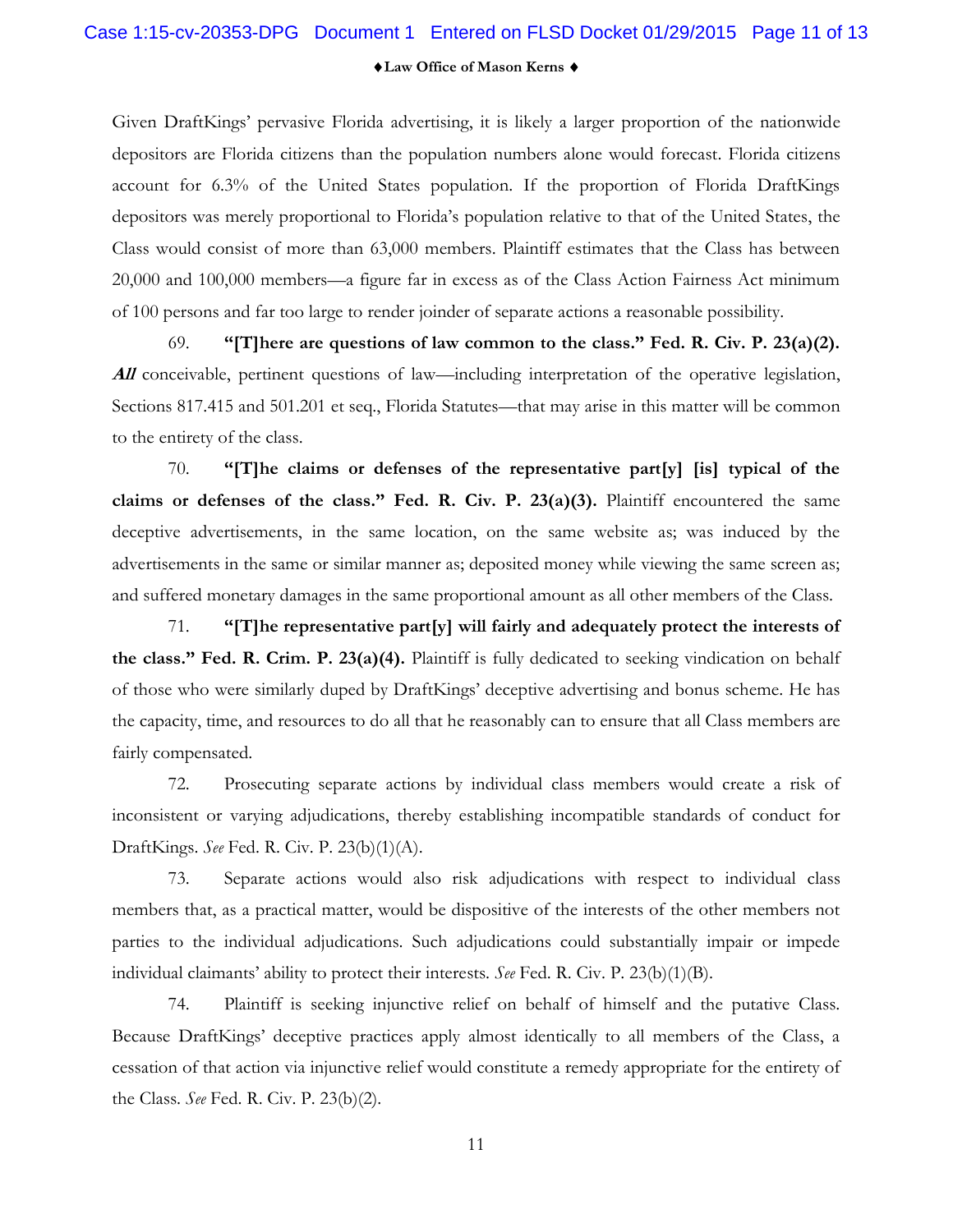## Case 1:15-cv-20353-DPG Document 1 Entered on FLSD Docket 01/29/2015 Page 12 of 13

**Law Office of Mason Kerns**

75. All members of the Class encountered the same deceptive advertisements on DraftKings' website. All Class members acted upon those advertisements by depositing money under a proportionally identical deposit-match scheme. The predominate, perhaps dispositive issues in this case are whether DraftKings violated Florida's free gift advertising law by illegally conditioning the "free" deposit match upon obligations not initially presented to customers, and whether said actions and the deposit-match bonus scheme as a whole violated FDUTPA. This analysis must be applied to all 20,000 to 100,000 class members, who present claims that are identical in every aspect except the amount of money—from \$1 to \$600—they each deposited. If ever "questions of law or fact common to class members [have] predominate[d] over any questions affecting only individual members," this is the case. *See* Fed. R. Civ. P. 23(b)(3).

76. Most Class members' actual damages will total about \$25. The cost of litigation will render individual actions—even in a small claims court—economically unviable. DraftKings can only effectively be deterred from deceiving and defrauding customers through maintenance of a class action. Based on the economic realities, the fact that the pertinent questions of fact and law are nearly identical among members of the Class, and the chaos that would stem from maintenance of 20,000 to 100,000 separate claims against DraftKings, class litigation is superior to every other available method for fairly and efficiently adjudicating this controversy. *See* Fed. R. Civ. P. 23(b)(3).

#### **JURY TRIAL DEMAND**

Plaintiff, individually and on behalf of the putative Class described herein, hereby demands a trial by jury as to all issues so triable.

#### **CONCLUSION**

WHEREFORE, Plaintiff, in his own capacity and on behalf of the putative Class, hereby respectfully petitions this Honorable Court for the above-requested relief.